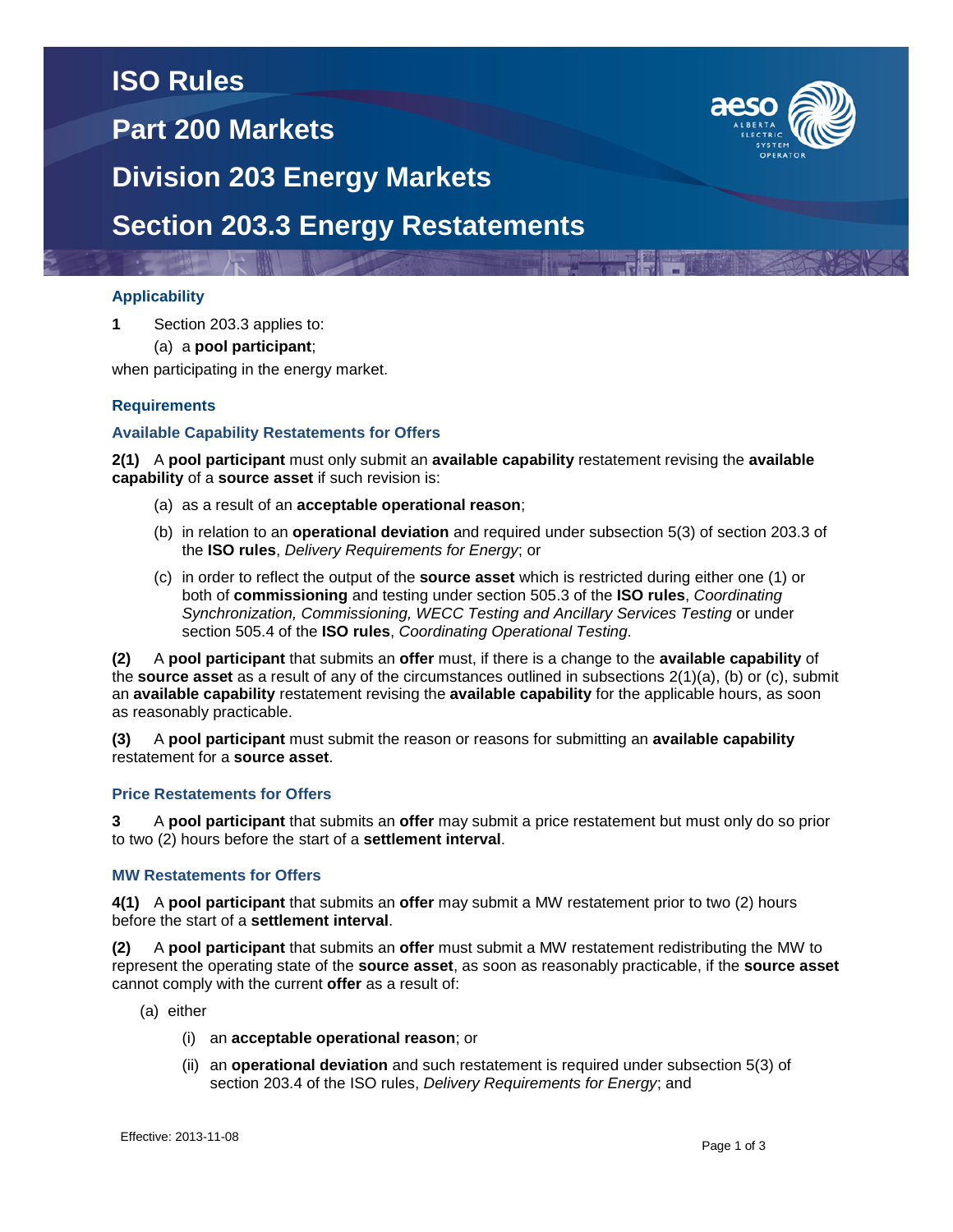## **ISO Rules**

## **Part 200 Markets**



**Division 203 Energy Markets**

## **Section 203.3 Energy Restatements**

an **available capability** restatement under subsection 2 cannot reasonably accommodate the **source asset**'s operating state; or

(b) carrying out either one (1) or both of **commissioning** and testing under section 505.3 of the **ISO rules**, *Coordinating Synchronization, Commissioning, WECC Testing and Ancillary Services Testing* or under section 505.4 of the **ISO rules**, *Coordinating Operational Testing*.

**(3)** A **pool participant** must submit the reason or reasons for submitting a MW restatement in accordance with subsection 4(2)(a) if such MW restatement is submitted within two (2) hours of the start of the **settlement interval** or within the current **settlement interval**.

**(4)** If a **pool participant** is responding to the **ISO** under subsection 2(2)(c) of section 202.5 of the **ISO rules**, *Supply Surplus*, then the **pool participant** must submit a restated **offer** for its **source asset** within the current hour which reduces the quantity of only the zero dollar (\$0) **operating block** of the **source asset**.

### **Minimum Stable Generation Restatements for Offers**

**5(1)** A **pool participant** that submits an **offer** must, if there is a change to the **minimum stable generation** as a result of any **acceptable operational reason**, submit a **minimum stable generation** restatement for the **source asset** for the applicable hours, as soon as reasonably practicable.

- **(2)** If the restated **minimum stable generation**:
	- (a) is lower than the previously submitted **minimum stable generation**; and
	- (b) the restatement is submitted within two (2) hours of the start of the **settlement interval**,

then the **pool participant** is prohibited from restating the MW of the **operating block** with the lowest **offer** price for the **source asset**.

### **(3)** If the restated **minimum stable generation**:

- (a) is higher than the previously submitted **minimum stable generation**; and
- (b) the restatement is submitted within two (2) hours of the start of the **settlement interval**,

then the **pool participant**, when restating an increase to the MW of the **operating block** with the lowest **offer** price for the **source asset** in order to comply with subsection 3(4)(b) of section 203.1 of the **ISO rules**, *Offers and Bids*, must take any such additional MW from the **operating blocks** with the next highest **offer** price in ascending order.

**(4)** A **pool participant** must submit the reason or reasons for submitting a **minimum stable generation** restatement under subsection 5(1).

### **Price Restatements for Bids**

**6** A **pool participant** that submits a **bid** may submit a price restatement but must only do so prior to two (2) hours before the start of a **settlement interval**.